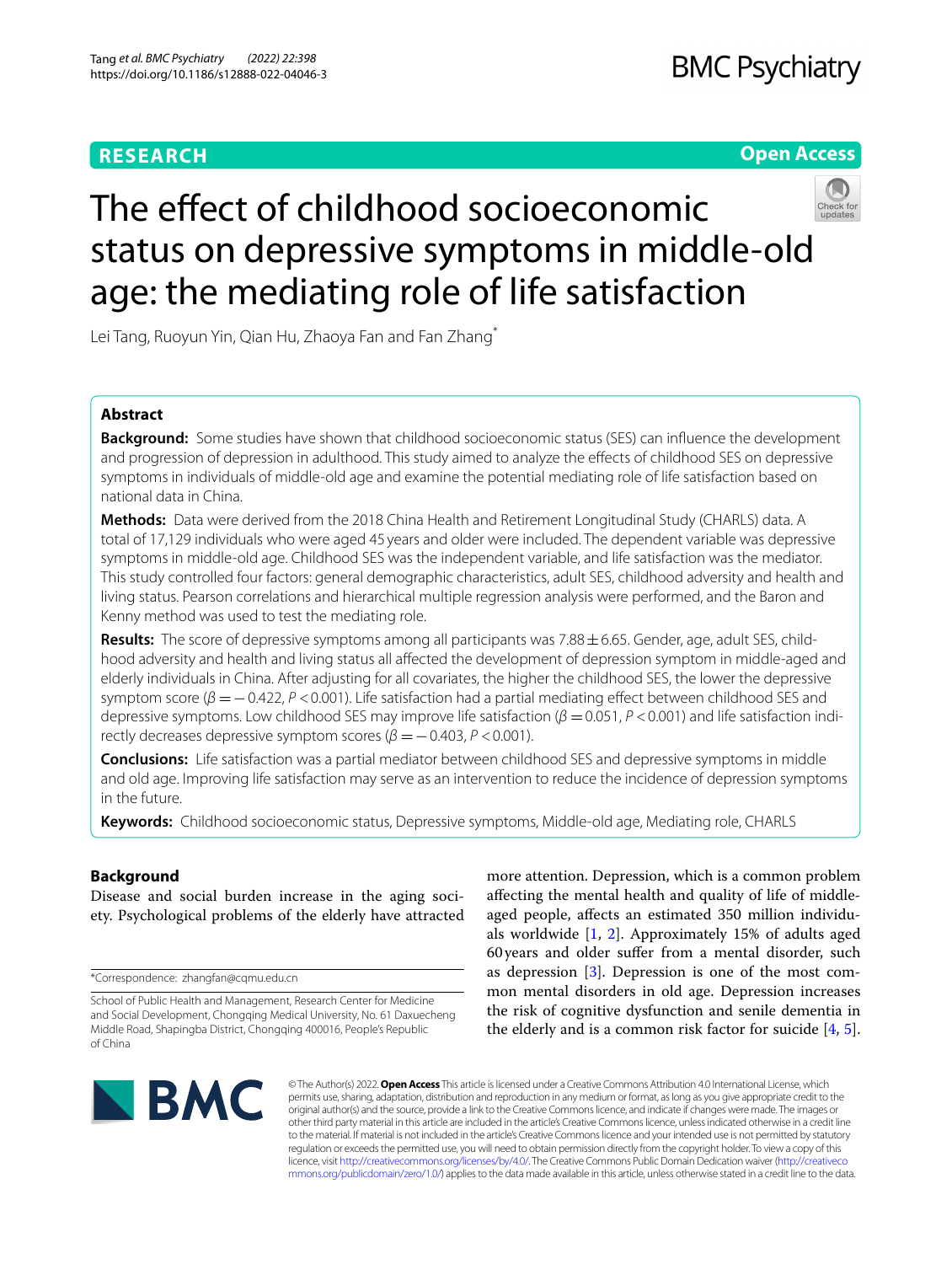The aggravation of depression in middle-aged and elderly individual not only seriously afects their quality of life but also places a heavy burden on society and family. Depressive symptoms are the early signs of depression. Early detection of depressive symptoms is of great signifcance to prevent the development of the disease course and to provide treatment and intervention [\[6\]](#page-8-5). Some experts have suggested that health is afected by multiple factors, such as medical level (the number of local hospitals and medical staf, etc.), income, lifestyle, education and living environment [\[7](#page-8-6)]. Changes in the health status of middle-aged and elderly people are especially afected by various factors, such as depressive symptoms. Socioeconomic status (SES) has become one of the directions in medical research to explore the health of middle-aged and elderly people in recent years. SES is an important factor afecting the health of middle-aged and elderly individuals.

Socioeconomic status (SES) is a general measure of the working experience of an individual or a group of people and the economic and social status of an individual or a family relative to others. SES is a comprehensive reflection of the occupation, education level and economic income level of a group [[8\]](#page-8-7). Studies have shown that low SES is associated with high psychiatric morbidity, such as the chronicity of depression  $[9]$  $[9]$  $[9]$ . The influence of childhood on the individual is a long and longitudinal cumulative process that occurs throughout life [\[10](#page-8-9)]. Childhood SES or childhood experiences may also afect individual health status in later life. Individuals with low SES in childhood may suffer from insufficient medical and health resources in middle and old age, leading to impaired health in middle and old age [\[11](#page-8-10)]. Survival and environmental problems in early childhood can lead to long-term changes in individual stress and have an adverse impact on mental health [[12\]](#page-8-11). Some studies have shown that childhood SES can infuence the development and progression of depression in adulthood, especially in middle-old age. Low childhood SES is associated with depressive symptoms in adulthood [[13\]](#page-8-12). Poor childhood SES can increase the incidence of depression in middle and old age  $[14]$ . A study that followed depression for up to 15years suggested that childhood SES infuences depression through a series of economic stressors, limited social resources, and physical symptoms in adulthood [[15\]](#page-8-14). A Japanese prospective cohort study also showed that low childhood SES has a long-latency efect on the onset of depression among older adults [\[16](#page-8-15)].

Studies have shown that improvement in life satisfaction of the elderly can signifcantly improve their mental health [[17\]](#page-8-16). A longitudinal study of data from the Korean Welfare Panel Study (KWPS) showed that life satisfaction signifcantly increased with time in older adults, whereas depression decreased [[18](#page-9-0)]. Middle-aged and elderly people with higher life satisfaction can live independently, take an active part in social activities, and have a higher sense of self-worth, thus promoting the development of their mental health. The life satisfaction of middle-aged and elderly people includes the satisfaction degree of all aspects of daily life, refecting their daily living ability and life attitude. People with higher life satisfaction generally show more positive psychological states [[19\]](#page-9-1). However, few studies have explored the mediating role of life satisfaction in the relationship between childhood SES and depressive symptoms.

Using CHARLS data, this study aims to investigate the status of Chinese depressive symptoms and life satisfaction in middle-old age, to analyze the efects of childhood SES on depressive symptoms and to explore the potential mediating role of life satisfaction between childhood SES and depressive symptoms in middle-old age. This research will add an empirical basis for the study on the impact of life satisfaction and SES on the health of middle-aged and elderly people and provide a scientifc basis and intervention direction for further research on depression in middle-old age.

# **Methods**

# **Sampling**

As a cross-sectional study, the data were mainly derived from the 2018 wave of the China Health and Retirement Longitudinal Study (CHARLS). The CHARLS is an investigation of adults aged 45 or older from their families in China based on the Health and Retirement Study (HRS) using a stratifed multistage PPS random sampling strategy  $[20]$  $[20]$ . The presurvey sample includes a total of 2685 people in 1570 households from 95 communities/ villages in 32 counties/districts, and fnally produces a set of high-quality data, demonstrating that it is feasible to conduct a health and old-age survey in China. The CHARLS conducted a national baseline survey in 2011–2012, successfully interviewing 17,708 individuals in 10,257 households. The respondents are generally representative of middle-aged and elderly people in China, covering 450 villages and residences in 150 counties and districts nationwide. The CHARLS cohort was followed up approximately every 2years with wave 4 in 2018 representing the latest follow-up period. In addition, the CHARLS life history survey in 2014 retrospectively collected the life history information of all live respondents in the previous waves (2011 and 2013). The data include residence and relocation history, childhood history, and educational history. All methods used in this study were implemented in accordance with relevant CHARLS guidelines and regulations and the Declaration of Helsinki. All participants joined CHARLS voluntarily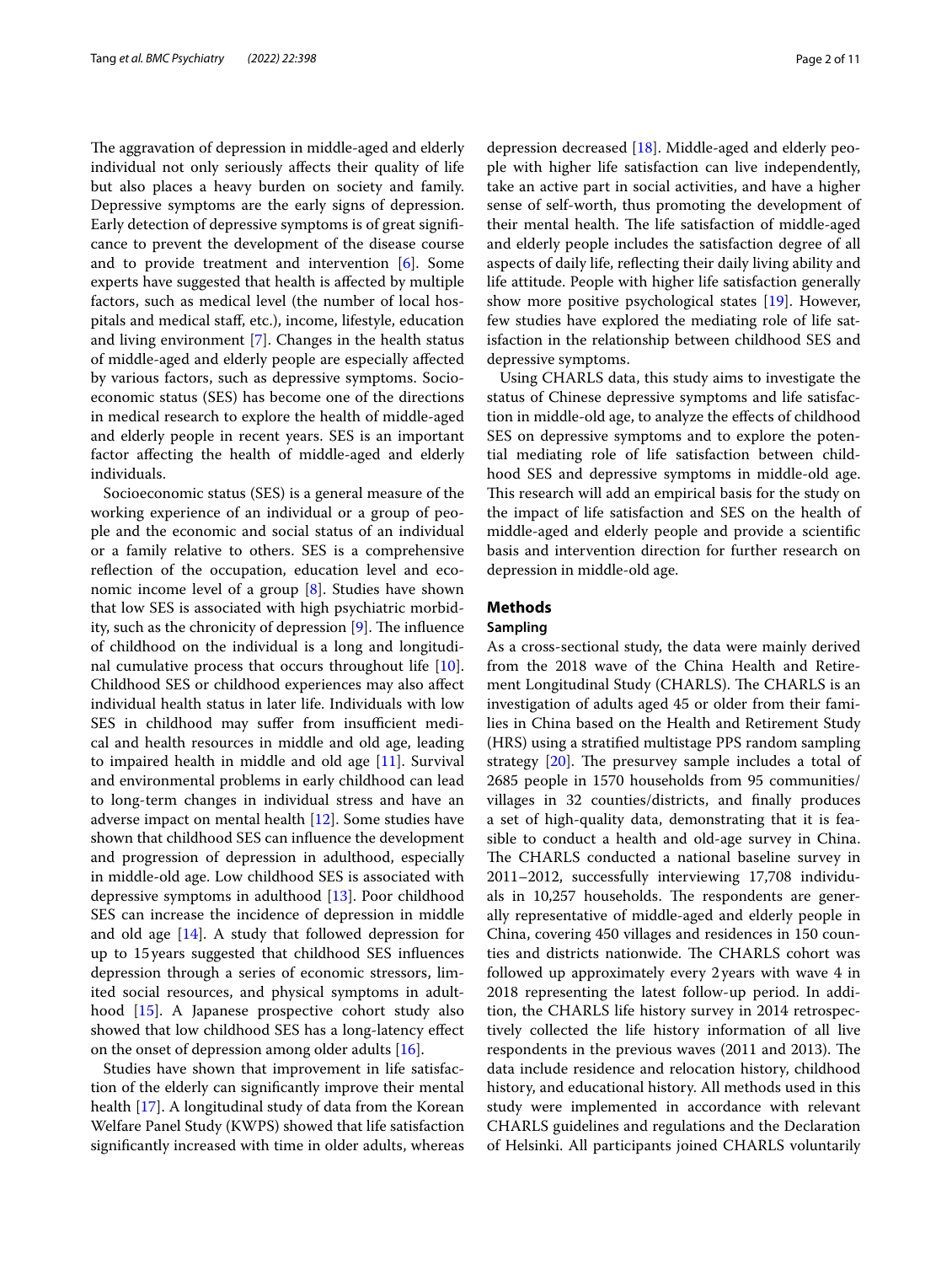and signed a consent form before participation. Ethical approval for all the CHARLS waves was granted from the Institutional Review Board at Peking University. The IRB approval number for the main household survey, including anthropometrics, is IRB00001052–11015; the IRB approval number for biomarker collection was IRB00001052–11014.

In this study, the data of the CHARLS 2018 wave and 2014 life history data were mainly used. Middle-aged and elderly people ≥45years old living in urban or rural areas were selected. In total, 20,452 people participated in the life history survey in 2014. Among them, 3165 were excluded due to death or loss of follow-up in the 2018 survey, 91 because they were younger than 45years old, and 67 because they lived in special areas. Finally, 17,129 individuals were included in this study. For a robustness check, the missing values were handled using multiple imputation.

#### **Measures**

# *Depressive symptoms in middle and old age*

Depressive symptoms in middle and old age were assessed using the Center for Epidemiological Studies Depression Scale (CES-D) revised by Andersen (1994)  $[21]$  $[21]$ . The scale consists of 10 items, each of which is scored on a scale of 4, ranging from "Rarely or none of the time  $(1 day)$ " to "Most or all of the time  $(5-7 days)$ " on a scale of 0–3, with Items 5 and 8 being scored in reverse. Studies have shown that this scale has a high reliability and validity in middle-aged and elderly people in China, and the total Cronbach's  $\alpha$  coefficient is 0.815. These results demonstrate that this method effectively measures the level of depressive symptoms in middle and old age  $[22]$  $[22]$ . The total score of the scale is between 0 and 30. The higher the score, the more severe the depressive symptoms.

# *Childhood socioeconomic status*

Combined with the actual status of China and reference to the published literature on childhood SES, childhood SES in this study was comprehensively assessed based on the self-reported family economic status and educational level of female and male dependents [[8,](#page-8-7) [23,](#page-9-5) [24](#page-9-6)]. A question was used to measure self-reported family economic status: When you were a child before age 17, compared to the average family in the same community/ village at that time, how was your family's fnancial situation? Self-reported family economic status was rated on a 5-point scale, with 1 for "A lot worse of than them", 2 for "Somewhat worse off than them", 3 for "Same as them", 4 for "Somewhat better of than them", and 5 for "A lot better off than them". The educational level comprised fve grades from illiteracy or semi-illiteracy (being able to read or write), primary school or home school, middle school, high school or vocational school, and university degree or above, which are recorded as  $1-5$  points. The value of each indicator was normalized as z-scores so that each component has a mean of 0 and a SD of 1. Finally, all the available z-scores of SES indicators were averaged to represent the score of childhood SES  $[25]$ . The higher the score was, the higher childhood SES.

# *Life satisfaction*

Life satisfaction was measured using the question from the CHARLS 2018 wave questionnaire: "Please think about your life-as-a-whole. How satisfed are you with it?" The questions were asked on a five-point scale, with 0 for "Not at all satisfed", 1 for "Not very satisfed", 2 for "Somewhat satisfed", 3 for "Very satisfed", and 4 for "Completely satisfed". Participants made choices according to their own circumstances.

#### *Covariates*

The current literature has demonstrated an association between adult SES and depression in old age. Poor control problems (such as smoking and alcohol use) may also be the result of an individual's previous childhood conditions, and the path from childhood SES to mental health problems in old age may be related to sleep and alcohol [[26,](#page-9-8) [27](#page-9-9)]. To demonstrate the independent infuence of childhood SES on depression symptoms in middle and old age, factors from four aspects were controlled for general demographic characteristics, adult SES, childhood adversity and health and living status after reading and referring to relevant literature. The specific control factors were as follows: gender, age, residence, educational background, marital status, social interaction support, childhood parental quarrels, childhood parental violence, childhood famine, activities of daily living (ADL), sleep at night, and alcohol consumption (for details regarding each variable, see Table A in the Additional fle [1\)](#page-8-17).

#### **Statistical analyses**

SPSS 25.0 was used for statistical analysis. Statistical significance was indicated by a two-tailed  $P < 0.05$ . The dependent variable was depressive symptoms in middleold age. Childhood SES was the independent variable, and life satisfaction was the mediator. All covariates were categorical variables. Continuous variables are reported as the mean $\pm$ standard deviation (SD), and categorical variables are reported as percentages. As a robustness check, the multiple imputation method was considered to impute missing data by creating 20 imputed datasets. Pearson correlations and hierarchical multiple regression analysis were conducted to explore the relationship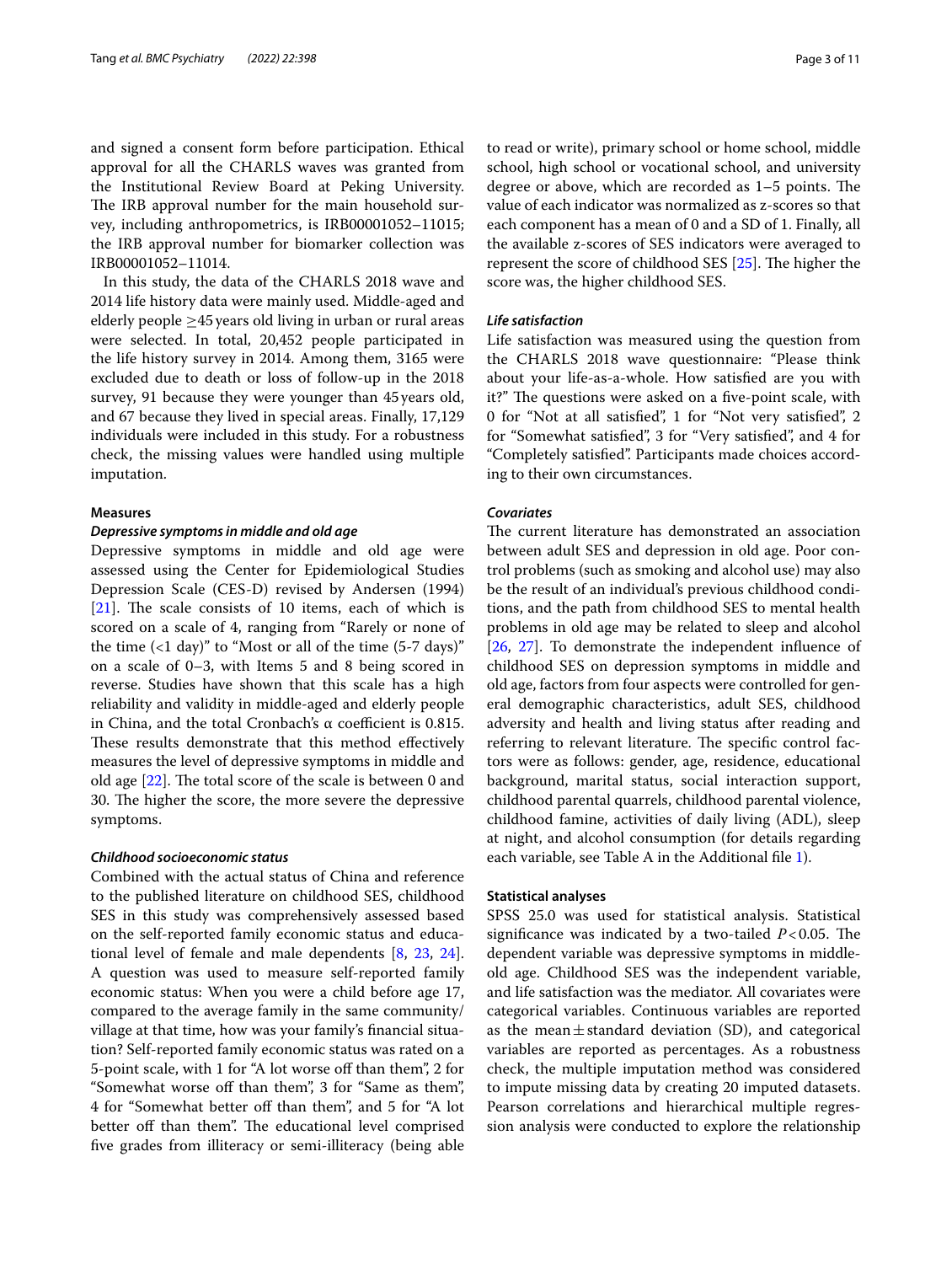among childhood SES, life satisfaction and depressive symptoms in middle-old age.

Five models were conducted to test the effects. The first step was to construct a model that only included gender, age variables and childhood SES. In Models 2–4, variables, such as adult SES, child adversity, health and living status, were successively added for regression analysis. In Model 5, life satisfaction was added as a mediating variable for analysis. Multicollinearity was not considered as a problem if the variance infation factor (VIF) value was less than 10 [\[28](#page-9-10)]. In this study, the VIF test revealed that the VIF values of the independent variable, mediating variable, and control variables were far less than 10.

The Baron and Kenny method was used to test mediation given that it is compatible with multiple imputation datasets  $[29]$  $[29]$  $[29]$ . The mediating effect can be determined by stepwise multiple regression analysis. The specific steps are as follows: 1) the regression effect of  $X$  on  $Y$  is  $(Y = cX + e_1)$  and is significant, where *c* is the total effect of the independent variable X on the dependent variable Y; 2) the regression effect of X on M is  $M = aX + e_2$ , and *a* is the efect of independent variable X on mediator variable  $M$ ; 3) the regression effect of  $X$  and  $M$  on  $Y$  is  $(Y=c'X+bM+e_3)$ , *b* is the effect of the mediator variable M on the dependent variable Y after controlling the infuence of the independent variable X, *c'* is the direct efect of the independent variable X on the dependent variable Y after controlling the infuence of the mediator variable M, and  $e_1$ ,  $e_2$ , and  $e_3$  represent the regression residual. If *b* is signifcant and *c'* is not signifcant, then M acts as a complete mediating efect. If *b* and *c* are both signifcant, then M has a partial mediating efect. If *b* is not signifcant, then additional tests will be required to verify the possible moderating or interactive efects of M in X and Y  $[30, 31]$  $[30, 31]$  $[30, 31]$  $[30, 31]$  $[30, 31]$ . The mediating effect is equal to the indirect effect, that is, the coefficient product *ab*. The relationship between the mediating efect and the total effect and the direct effect is as follows:  $c = c' + ab$  [\[32](#page-9-14)]. To understand the efect size of the mediating pathway, we calculated the proportion of the total efect of childhood SES on depressive symptoms in middle-old age that was mediated by life satisfaction using the formula *ab*/*c*. In this study, we hypothesized that life satisfaction (M) was the mediator of childhood SES (X) and depressive symptoms in middle-old age (Y), and the efect of childhood SES on depressive symptoms in middle-old age can be generated in whole or in part by life satisfaction.

# **Results**

## **Descriptive statistics**

Table [1](#page-4-0) shows the descriptive statistics of the characteristics of the study population. A total of 17,129 samples were included from the CHARLS 2018 wave in this study.

A total of 8022 (46.8%) were males, and 9107 (53.2%) were females. There were 6423 (37.5%) middle-aged people aged 45 to 60years; 7784 (45.4%) young elderly people aged 60 to 75 years; and 2922 (17.1%) older people aged 75years and over. In total, 3932 persons (23.0%) reported living in urban areas, whereas 13,197 persons (77.0%) reported living in rural areas. Illiterate or semiliterate participants comprised the largest group with 7637 participants (44.6%). Most respondents (84.8%) had a partner living with them. A total of 82.1% of the participants had complete data on depressive symptoms, and the depressive symptom score was  $7.88 \pm 6.65$ . The average life satisfaction score was  $2.10 \pm 0.96$ .

## **Correlation analysis**

As shown in Table [2,](#page-4-1) childhood SES, life satisfaction and depressive symptoms were correlated. Childhood SES was positively correlated with life satisfaction in middle and old age  $(r=0.056, P<0.01)$  and negatively correlated with depressive symptoms in middle and old age (*r*=−0.116, *P*<0.01). Life satisfaction in middle and old age was also negatively correlated with depressive symptoms in middle and old age  $(r=-0.102, P<0.01)$ . The lower the childhood SES and life satisfaction scores in middle and old age, the higher the depressive symptom scores.

# **Hierarchical multiple regression analysis**

Table [3](#page-5-0) presents the results of hierarchical multiple regression analysis. Model 1 included childhood SES, and gender and age served as the only controls. Models 2–4 included, in turn, variables of adult socioeconomic status, childhood adverse experiences, adult health and living status. The results showed that the selected control variables of adulthood infuenced depression symptoms in middle and old age. Adverse childhood experiences may have a greater impact on depression in older adults than childhood SES. After controlling for these factors, the Model 4 results showed that childhood SES still had a negative efect on depressive symptoms in middle and old age (*β* =−0.422, 95% CI [−0.576, −0.267], *P*<0.001). The lower the childhood SES, the higher the depression symptom score of middle and old age. Model 5 showed that life satisfaction signifcantly reduced the incidence of depressive symptoms ( $\beta$ =−0.403, 95% CI [−0.506, −0.300], *P*<0.001), and the efect of childhood SES on depressive symptoms was reduced with the inclusion of life satisfaction (*β* =−0.401, 95% CI [−0.555, −0.247],  $P < 0.001$ ). Thus, life satisfaction may play a mediating role in the relationship between depression symptoms in middle and old age and childhood SES. When incomplete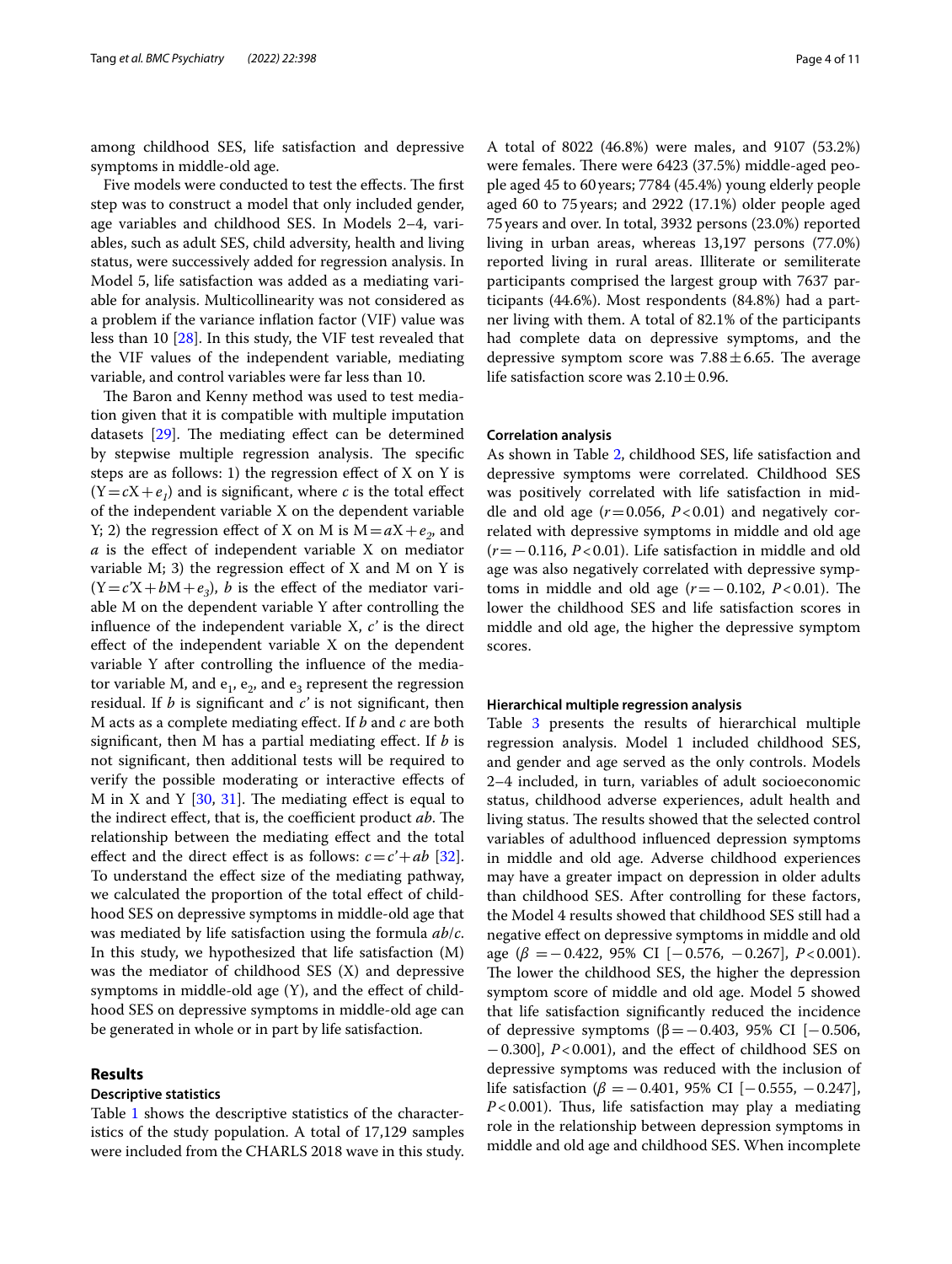# <span id="page-4-0"></span>**Table 1** The descriptive statistics of the characteristics of the study population (*N*=17,129)

| <b>Variables</b>                     |                                  | N(% )          | Mean (SD)  | Missing rate (%) |
|--------------------------------------|----------------------------------|----------------|------------|------------------|
| Depressive symptom                   |                                  | 15,212 (82.1%) | 7.88(6.65) | 17.9%            |
| Childhood SES                        |                                  |                |            |                  |
| Mother's education                   |                                  | 16,411 (95.8%) | 1.26(0.72) | 4.2%             |
| Father's education                   |                                  | 15,870 (92.6%) | 1.91(1.17) | 7.4%             |
| Self-reported family economic status |                                  | 17,029 (99.4%) | 2.47(0.98) | 0.6%             |
| Life satisfaction                    |                                  | 17,129 (100%)  | 2.10(0.96) | 0.0%             |
| Gender                               | Male                             | 8022 (46.8%)   |            | 0.0%             |
|                                      | Female                           | 9107 (53.2%)   |            |                  |
| Age                                  | $45-$                            | 6423 (37.5%)   |            | 0.0%             |
|                                      | $60-$                            | 7784 (45.4%)   |            |                  |
|                                      | $75-$                            | 2922 (17.1%)   |            |                  |
| Residence                            | Town                             | 3932 (23.0%)   |            | 0.0%             |
|                                      | Rural                            | 13,197 (77.0%) |            |                  |
| Education background                 | Illiterate or semi-illiterate    | 7637 (44.6%)   |            | 0.0%             |
|                                      | Primary school or home school    | 3849 (22.5%)   |            |                  |
|                                      | Middle school                    | 3661 (21.4%)   |            |                  |
|                                      | High school or vocational school | 1684 (9.8%)    |            |                  |
|                                      | University degree or above       | 298 (1.7%)     |            |                  |
| Marital status                       | Have a spouse                    | 14,525 (84.8%) |            | 0.0%             |
|                                      | No spouse                        | 2604 (15.2%)   |            |                  |
| Social interaction support           | Yes                              | 8980 (52.4%)   |            | 0.1%             |
|                                      | <b>No</b>                        | 8130 (47.5%)   |            |                  |
| Childhood parental quarrels          | Never                            | 6847 (40.0%)   |            | 10.2%            |
|                                      | Rarely                           | 4933 (28.8%)   |            |                  |
|                                      | Sometimes                        | 2756 (16.1%)   |            |                  |
|                                      | Often                            | 847 (4.9%)     |            |                  |
| Childhood parental violence          | Never                            | 12,021 (70.2%) |            | 10.9%            |
|                                      | Rarely                           | 1969 (11.5%)   |            |                  |
|                                      | Sometimes                        | 1008 (5.9%)    |            |                  |
|                                      | Often                            | 270 (1.6%)     |            |                  |
| Childhood famine                     | Yes                              | 14,428 (84.2%) |            | 0.0%             |
|                                      | No                               | 2701 (15.8%)   |            |                  |
| <b>ADL</b>                           | Yes                              | 3746 (21.9%)   |            | 0.0%             |
|                                      | NO                               | 13,383 (78.1%) |            |                  |
| Sleep at night                       | $<$ 7h                           | 9637 (56.3%)   |            | 0.1%             |
|                                      | $7 - 8$                          | 5826 (34.0%)   |            |                  |
|                                      | > 8 h                            | 1652 (9.6%)    |            |                  |
| Alcohol consumption                  | Yes                              | 5665 (33.1%)   |            | 0.1%             |
|                                      | No                               | 11,445 (66.8%) |            |                  |

<span id="page-4-1"></span>**Table 2** Pearson correlations between childhood SES, life satisfaction and depressive symptoms

|                     | Childhood<br><b>SES</b> | Life satisfaction | <b>Depressive</b><br>symptoms |  |
|---------------------|-------------------------|-------------------|-------------------------------|--|
| Childhood SES       |                         | $0.056***$        | $-0.116**$                    |  |
| Life satisfaction   |                         |                   | $-0.102**$                    |  |
| Depressive symptoms |                         |                   |                               |  |
|                     |                         |                   |                               |  |

*Note*: \*\* indicates *P*<0.01

data were imputed, the results were consistent (see Table B in the Additional fle [1](#page-8-17)).

# **Mediating efect analysis**

Table [4](#page-6-0) shows the results of the mediation analysis. All covariates were controlled, and multivariate stepwise regression analyses were performed. First, childhood SES had a negative predictive effect on depressive symptoms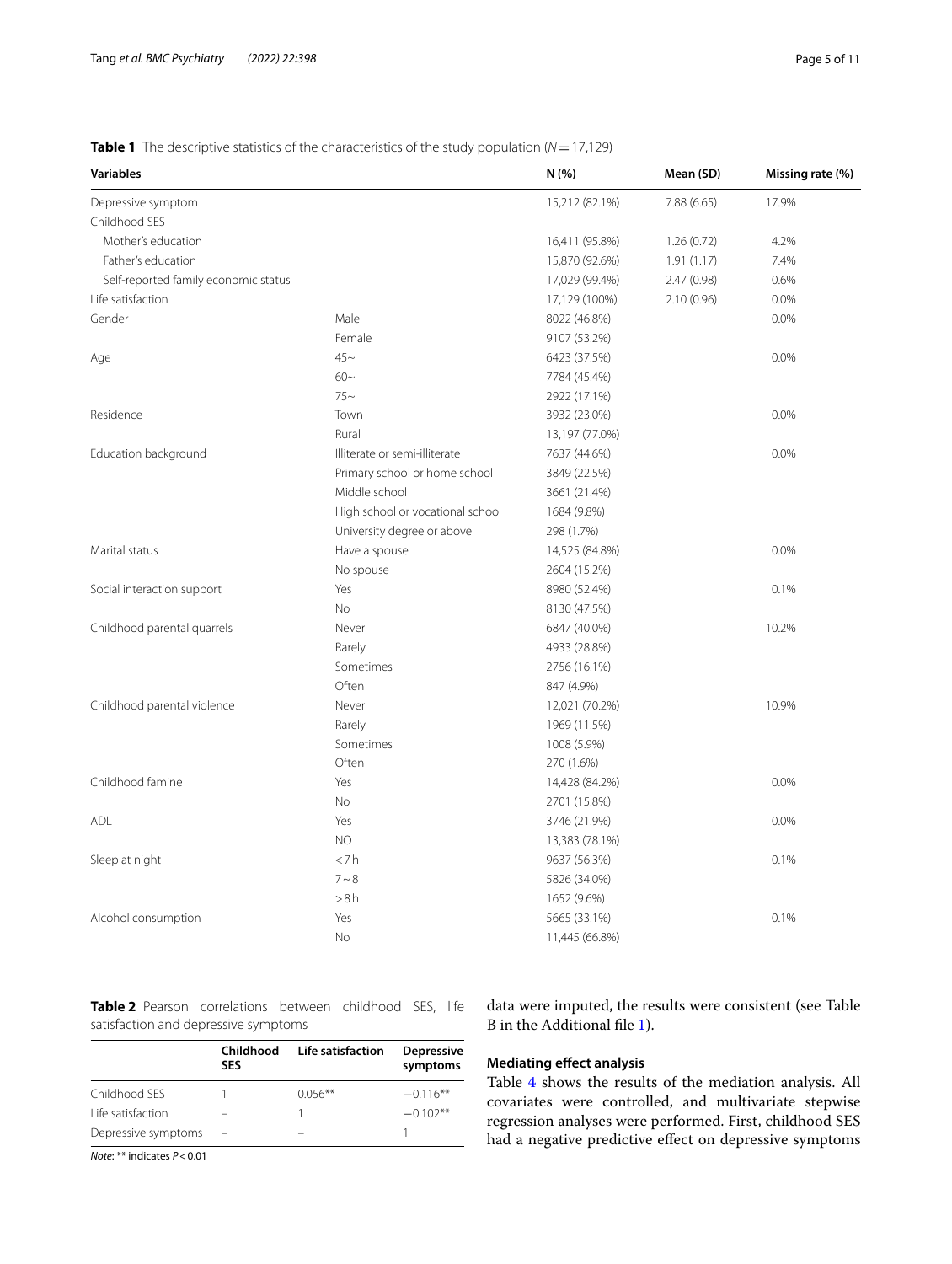| Variables                                                     |                                      | sex and age<br>Including<br>Model 1 | Add variables of adult SES<br>Model <sub>2</sub> | Add variables of childhood<br>adversity<br>Model 3 | Add variables of health and<br>living status<br>Model 4 | Add Life satisfaction<br>Model <sub>5</sub> |
|---------------------------------------------------------------|--------------------------------------|-------------------------------------|--------------------------------------------------|----------------------------------------------------|---------------------------------------------------------|---------------------------------------------|
| Childhood SES                                                 |                                      | $-1.153***(-1.300,-1.005)$          | $-0.670***(-0.827,-0.512)$                       | $-0.524***$ ( $-0.681$ , $-0.366$ )                | $-0.422***(-0.576,-0.267)$                              | $-0.401***(-0.555, -0.247)$                 |
| Life satisfaction                                             |                                      |                                     |                                                  |                                                    |                                                         | $-0.403***$ ( $-0.506, -0.300$ )            |
| Gender (Male = 0)                                             | Female                               | 2.228 *** (2.028, 2.427)            | 1.810 *** (1.600, 2.020)                         | 1.898 *** (1.689, 2.108)                           | 1.418*** (1.193, 1.642)                                 | $1.422***$ (1.198, 1.647)                   |
| Age $(45 - 0)$                                                | $rac{1}{60}$                         | $0.386***$ (0.163, 0.609)           | $0.119(-0.109, 0.346)$                           | $0.072 (-0.157, 0.300)$                            | $-0.206(-0.429, 0.018)$                                 | $-0.143(-0.366, 0.080)$                     |
|                                                               | 75 <sup>2</sup>                      | $-0.533***$ ( $-0.831$ , $-0.235$ ) | $-1.195***$ (-1.514, -0.875)                     | $-1.157***$ ( $-1.477$ , $-0.837$ )                | $-1.888***(-2.209,-1.567)$                              | $-1.868***$ (-2.188, -1.548)                |
| Residence (Town = 0)                                          | Rural                                |                                     | 1.123*** (0.867, 1.379)                          | $1.119***$ (0.864, 1.374)                          | 1.137*** (0.889, 1.386)                                 | 1.149*** (0.901, 1.398)                     |
| Education background ("Illit-<br>erate or semi-illiterate"=0) | Primary school or<br>home school     |                                     | $-0.553***(-0.820, -0.286)$                      | $-0.552***(-0.818,-0.287)$                         | $-0.310*$ ( $-0.570, -0.050$ )                          | $-0.315*(-0.575, -0.056)$                   |
|                                                               | Middle school                        |                                     | $-1.175***$ ( $-1.464$ , $-0.886$ )              | $-1.172***$ (-1.460, -0.884)                       | $-0.897***(-1.179,-0.616)$                              | $-0.908***(-1.189, -0.626)$                 |
|                                                               | High school or voca-<br>ional school |                                     | $-1.652***$ (-2.038, -1.265)                     | $-1.612***(-1.998,-1.227)$                         | $-1.384***$ (-1.761, -1.007)                            | $-1.409*** (-1.785, -1.032)$                |
|                                                               | University degree or<br>above        |                                     | $-1.831***$ (-2.641, -1.021)                     | $-1.839***$ (-2.646, -1.033)                       | $-1.402***$ (-2.188, -0.616)                            | $-1.411***$ (-2.196, -0.626)                |
| Vlarital status ("No<br>$space' = 0$                          | Have a spouse                        |                                     | $-0.962***(-1.258,-0.667)$                       | $-0.966***$ (-1.259, -0.673)                       | $-0.734***$ (-1.020, -0.448)                            | $-0.672***(-0.958,-0.386)$                  |
| Social interaction support<br>$(No = 0)$                      | Yes                                  |                                     | $-0.398***(-0.602, -0.194)$                      | $-0.468***(-0.671,-0.265)$                         | $-0.238*(-0.437, -0.039)$                               | $-0.206*(-0.405, -0.007)$                   |
| Childhood parental quarrels                                   | Rarely                               |                                     |                                                  | 0.318* (0.069, 0.567)                              | $0.295*(0.050, 0.539)$                                  | $0.270* (0.026, 0.514)$                     |
| (Never $= 0$ )                                                | Sometimes                            |                                     |                                                  | $0.708***$ (0.387, 1.029)                          | $0.670***$ (0.357, 0.984)                               | $0.632***$ (0.319, 0.946)                   |
|                                                               | Often                                |                                     |                                                  | $0.850**$ (0.310, 1.390)                           | $0.802**$ $(0.281, 1.322)$                              | $0.735**$ (0.216, 1.255)                    |
| Childhood parental violence                                   | Rarely                               |                                     |                                                  | $0.739***$ $(0.413, 1.066)$                        | $0.677***$ (0.360, 0.994)                               | $0.665***$ $(0.349, 0.981)$                 |
| $(Never = 0)$                                                 | Sometimes                            |                                     |                                                  | $1.137***$ (0.670, 1.603)                          | $0.996***$ (0.547, 1.446)                               | $0.964***$ (0.516, 1.413)                   |
|                                                               | Often                                |                                     |                                                  | $1.731***$ (0.830, 2.632)                          | $1.617***$ (0.747, 2.486)                               | 1.589*** (0.720, 2.458)                     |
| Childhood famine (No = 0)                                     | Yes                                  |                                     | T                                                | 1.272*** (0.993, 1.550)                            | $1.112***$ (0.841, 1.383)                               | 1.122 *** (0.851, 1.392)                    |
| ADL (No = 0)                                                  | yes                                  |                                     | T                                                |                                                    | 2.248*** (1.995, 2.502)                                 | 2.073*** (1.816, 2.330)                     |
| Sleep at night ("<7h" = 0)                                    | $7-8h$                               |                                     | $\mathsf I$                                      |                                                    | $-2.405***(-2.614,-2.196)$                              | $-2.374***$ ( $-2.583, -2.165$ )            |
|                                                               | > 8 h                                |                                     | $\vert$                                          | I.                                                 | $-2.544***$ (-2.880, -2.208)                            | $-2.537***(-2.873,-2.201)$                  |
| Alcohol consumption<br>$(NO = 0)$                             | Yes                                  |                                     |                                                  | $\mathbf{I}$                                       | $-0.505***(-0.733,-0.276)$                              | $-0.484***(-0.712,-0.256)$                  |

<span id="page-5-0"></span>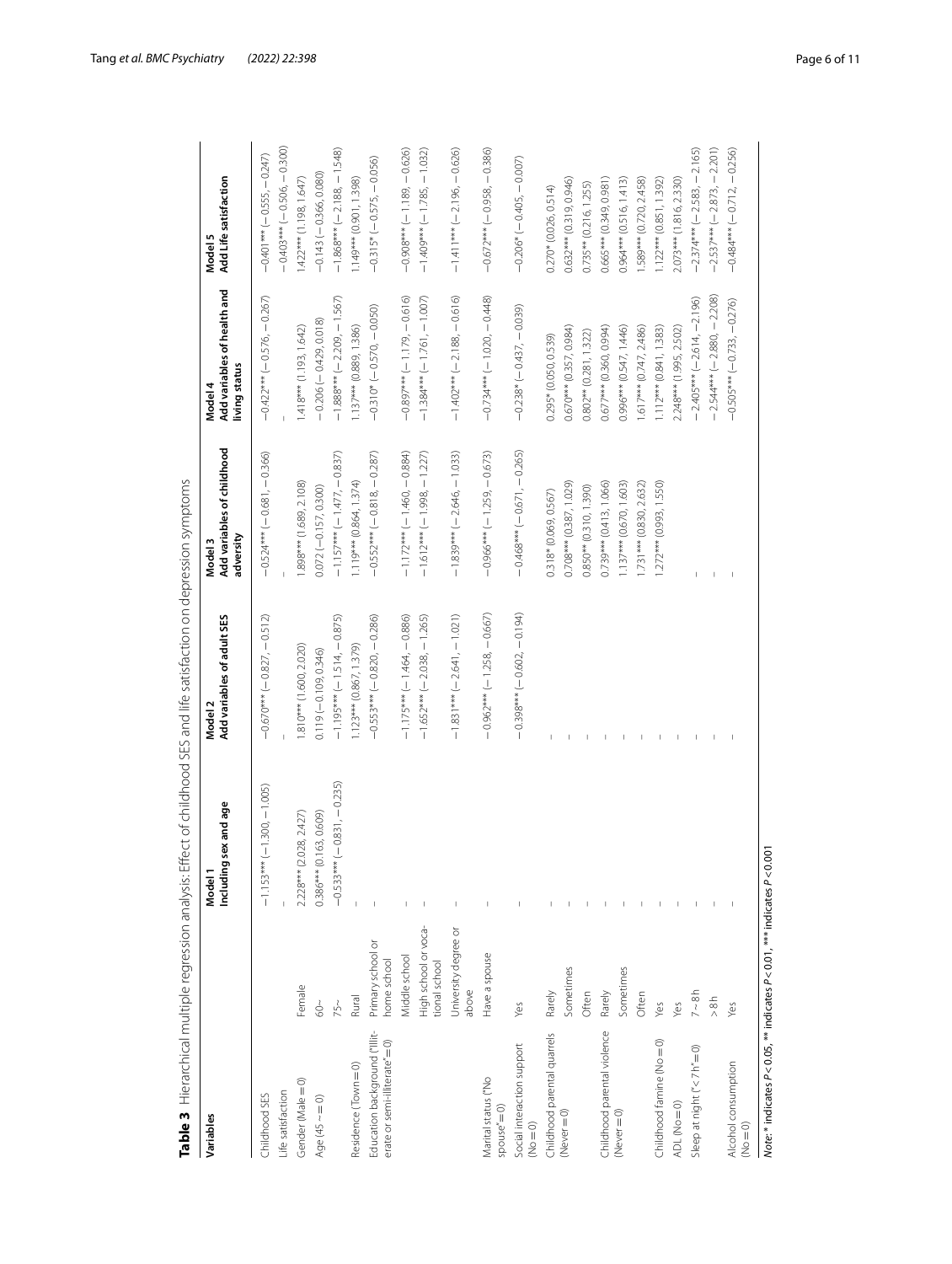| Step | <b>Dependent Variables</b> | Independence (Mediating) B<br><b>Factor</b> |          | S.E.  |          |         |
|------|----------------------------|---------------------------------------------|----------|-------|----------|---------|
|      | Depressive symptom (Y)     | Childhood SES (X)                           | $-0.422$ | 0.079 | $-5.353$ | < 0.001 |
|      | Life satisfaction (M)      | Childhood SES (X)                           | 0.051    | 0.011 | 4.400    | < 0.001 |
|      | Depressive symptom (Y)     | Childhood SES (X)                           | $-0.401$ | 0.079 | $-5.102$ | < 0.001 |
|      |                            | Life satisfaction (M)                       | $-0.403$ | 0.052 | $-7.693$ | < 0.001 |

<span id="page-6-0"></span>**Table 4** The results of the mediation analysis

*Note*: gender, age, residence, educational background, marital status, social interaction support; childhood parental quarrels, childhood parental violence, childhood famine; ADL, sleep at night, alcohol consumption were covariates

in middle and old age  $(\beta = -0.422, P < 0.001)$ . Second, childhood SES was divided into independent variables, and life satisfaction was divided into dependent variables. Linear regression analysis was performed. The results showed that childhood SES had a positive predictive effect on life satisfaction ( $\beta$  =0.051, *P*<0.001). Finally, childhood SES and life satisfaction were used as independent variables, and the depressive symptom score was used as a dependent variable for regression analysis. The effects of childhood SES and life satisfaction on depressive symptoms in middle and old age were signifcant. Life satisfaction played a partial mediating role in childhood SES and depressive symptoms in middle and old age, and low childhood SES may indirectly decrease the occurrence of depression by increasing life satisfaction. The ratio of the mediating effect was  $ab/c$ , where  $c$ was the total efect of X on Y (*c*=−0.422), and *ab* was the mediating efect of the intermediate variable M  $(ab=0.051*-0.403)$ . Therefore, the ratio of the mediating effect to the total effect was  $ab/c = 4.87\%$ .

# **Discussion**

Data from CHARLS can roughly represent middle-aged and elderly people in China, covering 450 villages and residences in 150 counties and districts nationwide [[20](#page-9-2)]. This study used data from the CHARLS in the 2018 wave, assessed the status of depression and life satisfaction in middle-old age in China, analyzed the efect of the childhood SES on depression after controlling for some factors, and explored the mediating role of life satisfaction between childhood SES and depression. However, the average score of depressive symptoms or the incidence of depression varies from study to study due to aging, cohort diferences, or changes in sample composition, which may lead to a bias in the estimated associations. Results from the CHARLS studies on depressive symptoms from different years were compared. The results showed that the score of depressive symptoms in middle and old age was  $7.88 \pm 6.65$  in CHARLS in 2018, and multiple linear regression showed that gender, age, residence, education level and marital status all afected the development of depression symptom in middle-aged and elderly individuals in China. The depression symptom of females, middle-aged people aged 45–59years, rural residents and those without a spouse was higher than that of males, elderly people over 75years, urban residents, and those with spouses, respectively. With the increase in education, depression levels tend to decrease. This result was consistent with the analysis results of CHARLS data in 2013 and 2015 [\[33–](#page-9-15)[35](#page-9-16)]. Lower SES in childhood was associated with a higher the score of depressive symptoms [\[36,](#page-9-17) [37\]](#page-9-18).

Previous studies indicated that childhood adversity and health and living status signifcantly impacted the health of middle-aged and elderly people [\[38](#page-9-19), [39\]](#page-9-20). In this study, multivariate regression analysis showed signifcant diferences in childhood adversity and health and living status, such as childhood parental violence, ADL, and alcohol consumption. Middle-aged and older adults with impaired ADL are at signifcantly increased risk of depression [[40](#page-9-21), [41\]](#page-9-22). Experiencing more adverse events in childhood was associated with an increased risk of depression in adulthood  $[42, 43]$  $[42, 43]$  $[42, 43]$  $[42, 43]$  $[42, 43]$ . This study showed a signifcant association between childhood parental quarrels and the incidence of depression. In addition, parents fghting each other can produce long-lasting and profound efects on children, which has been the focus of scholars' attention  $[44]$  $[44]$ . This study also showed that alcohol consumption was a protective factor for depression in middle-aged and older adults. However, foreign studies have shown that alcohol consumption can lead to depression  $[26]$  $[26]$  $[26]$ . This difference may be related to the cultural diferences between China and the West. Most people in China drink occasionally to be social and promote sleep.

Most studies have shown a signifcant relationship between childhood SES and later life health [\[45](#page-9-26), [46](#page-9-27)]. This study showed that after controlling for the above factors, the infuence of childhood SES on depression in middle and old age remained signifcant. A study has the similar results to a study that used data from the Survey on Health, Aging, and Retirement in Europe (SHARE), which is a sister survey of CHARLS. Its results showed that childhood SES was positively associated with late-adulthood mental health and that the link was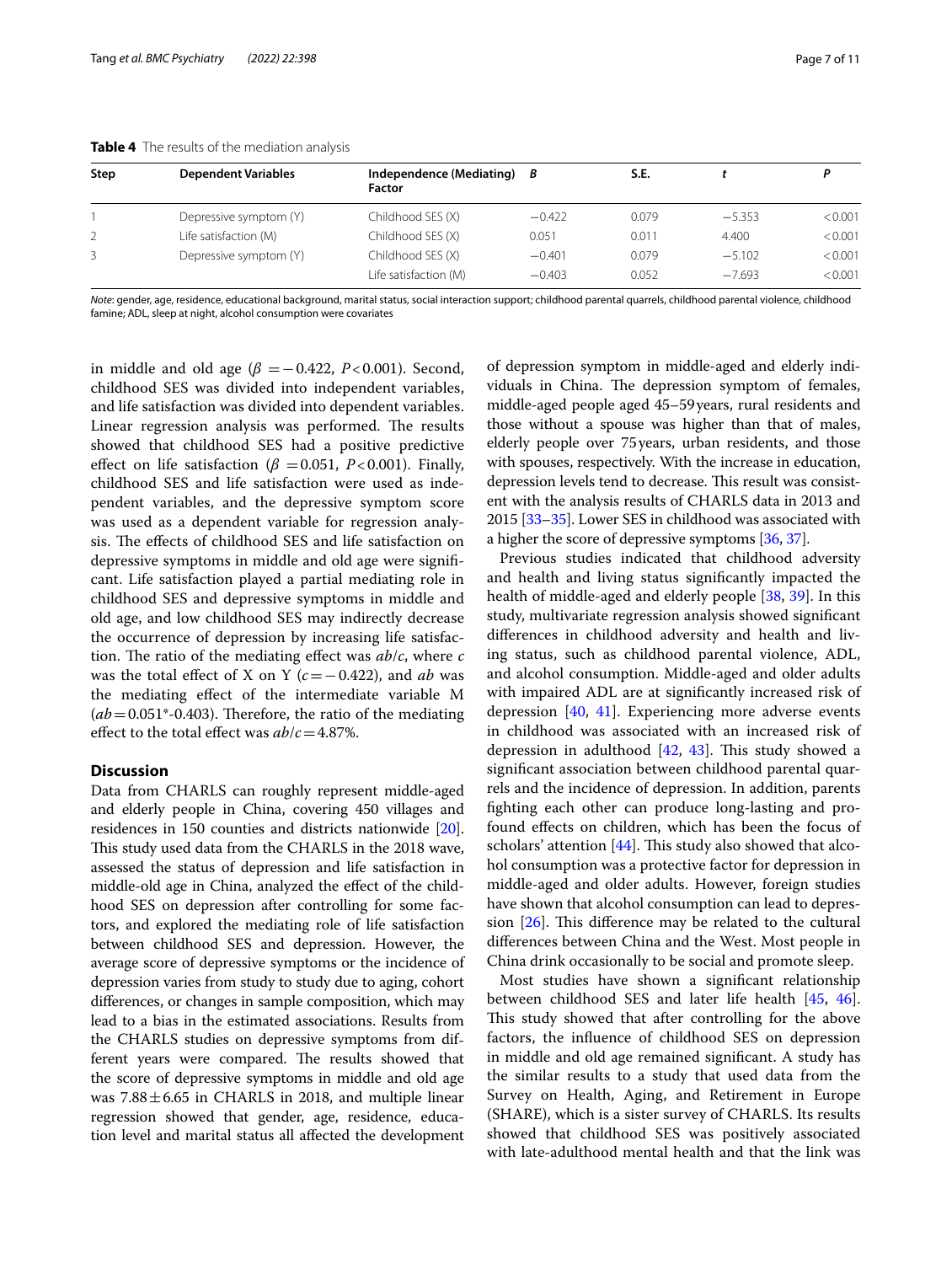particularly strong for women [\[27](#page-9-9)]. Some studies have shown that the risk of depression in middle and old age in individuals with poor childhood SES is twice as high as that in individuals with good childhood SES [\[47\]](#page-9-28). People with low SES experience more setbacks and difficulties at work and in life, which subsequently worsens their mental health. Healthy and successful individuals with low SES will strive to join the high SES group, whereas there will be people in the high SES group who have fallen to low SES for various reasons [[48](#page-9-29)]. Childhood development of psychological and health-related behaviors, such as stress and anxiety, can afect health-related behaviors in middle and old age and increase the risk of mental illness in middle and old age [\[49](#page-9-30)]. Low childhood SES may lead to cumulative disadvantages, such as poor nutrition and health in childhood and the lack of good educational opportunities. Compared with others, these individuals are more likely to have negative emotions, which will further afect future life decisions and even lead to low adult SES. The lower the adult SES, the higher the risk of depression [\[50](#page-9-31)].

Life satisfaction is signifcantly negatively correlated with the occurrence of depression, which is consistent with the results of previous studies  $[51, 52]$  $[51, 52]$  $[51, 52]$  $[51, 52]$ . The results of this study showed the partial mediating efect of life satisfaction on the efect of childhood SES on depression in middle and old age. People with low childhood SES may indirectly afect the occurrence of depression by increasing life satisfaction. Life satisfaction is a relatively stable and lasting attitude of the elderly that refects a satisfactory degree in all aspects of life. Life satisfaction more closely refects the psychological dimension of middle-aged and elderly people and focuses on subjective well-being [[53\]](#page-9-34). SES is one of the predictors of life satisfaction in middle-aged and elderly people [[54\]](#page-9-35). A previous meta-analysis showed that higher SES is associated with greater life satisfaction among older adults [[55\]](#page-9-36). Life satisfaction is often used as a measure of quality of life. Compared with objective social indicators, life satisfaction provides a more complex understanding of one's living environment, considering people's diferent reactions, interpretations, and adjustments to external social conditions [\[56](#page-9-37)]. Life satisfaction can also represent a more stable and diversifed measure of the lives of middle-aged and elderly people [\[55](#page-9-36)]. Higher adult SES, support for family members and other aspects of life may increase the life satisfaction of middle-aged and elderly people, moderate the adverse efects of childhood, and thus improve their physical and psychological status [\[57](#page-10-0), [58](#page-10-1)]. Studies have shown that life satisfaction is particularly strongly associated with health [\[59](#page-10-2)]. Health literacy, health status, and ADL were associated with life satisfaction in older age individuals [[60\]](#page-10-3). People who are dissatisfed with their lives are 41 times more likely to have depressive symptoms than people who are satisfied with their lives  $[61]$  $[61]$ . Life satisfaction is associated with positive health behaviors and better physical and mental health outcomes [\[62](#page-10-5)]. Life satisfaction may compensate for the psychological trauma caused by poor childhood SES and create a positive and beautiful living environment, thus reducing the occurrence of depressive symptoms.

Some foreign studies have explored the mediating efect of adult education or adult SES on childhood SES and depression, but the results of the reports are contradictory  $[37, 63]$  $[37, 63]$  $[37, 63]$  $[37, 63]$ . The reasons for the differences may result from the difering importance of adult SES and health in each country as well as diferences in the age groups assessed for depression. Depression is infuenced by multiple factors, making it highly unlikely that any single factor would completely explain an association with an independent variable [\[64\]](#page-10-7). However, we cannot ignore the positive efects of life satisfaction on depressive symptoms in middle-aged and older adults. Data from the 2016 Chinese family group study (CFPS) survey, which is a typical family longitudinal survey in China, showed that life satisfaction completely mediated the relationship between social capital and depressive symptoms [\[65](#page-10-8)]. Most studies have also shown that life satisfaction, as a type of positive psychological status, can reduce depressive symptoms  $[66, 67]$  $[66, 67]$  $[66, 67]$  $[66, 67]$  $[66, 67]$ . This finding was also confirmed by a partial mediating efect of life satisfaction. Life satisfaction can moderate the efect of childhood SES on the risk of depression. In the future, improving life satisfaction may serve as a potential intervention to reduce the incidence of depression symptoms, improve the mental health of middle-aged and elderly people, and promote healthy aging.

Although the present study has many merits, it is not without limitations. As a large cohort study, CHARLS included data that were exclusively self-reported by the respondents. Although professional investigators conducted the survey, the existence of report bias could not be excluded. Cohort studies of middle-aged and elderly people also cannot ignore the efect of survival, which was not discussed in this study. However, there is no denying the value of CHARLS as the largest cohort study of middle-aged and elderly populations in China. Using the latest wave of data, this cross-sectional study was designed to analyze associations between childhood SES, life satisfaction, and depressive symptoms in middle and old age, but causality was not assessed. In the future, we can continue to use the database to study the changing trend of depression symptoms over the years and the dynamic infuence of various factors on the occurrence and development of depression in middle-aged and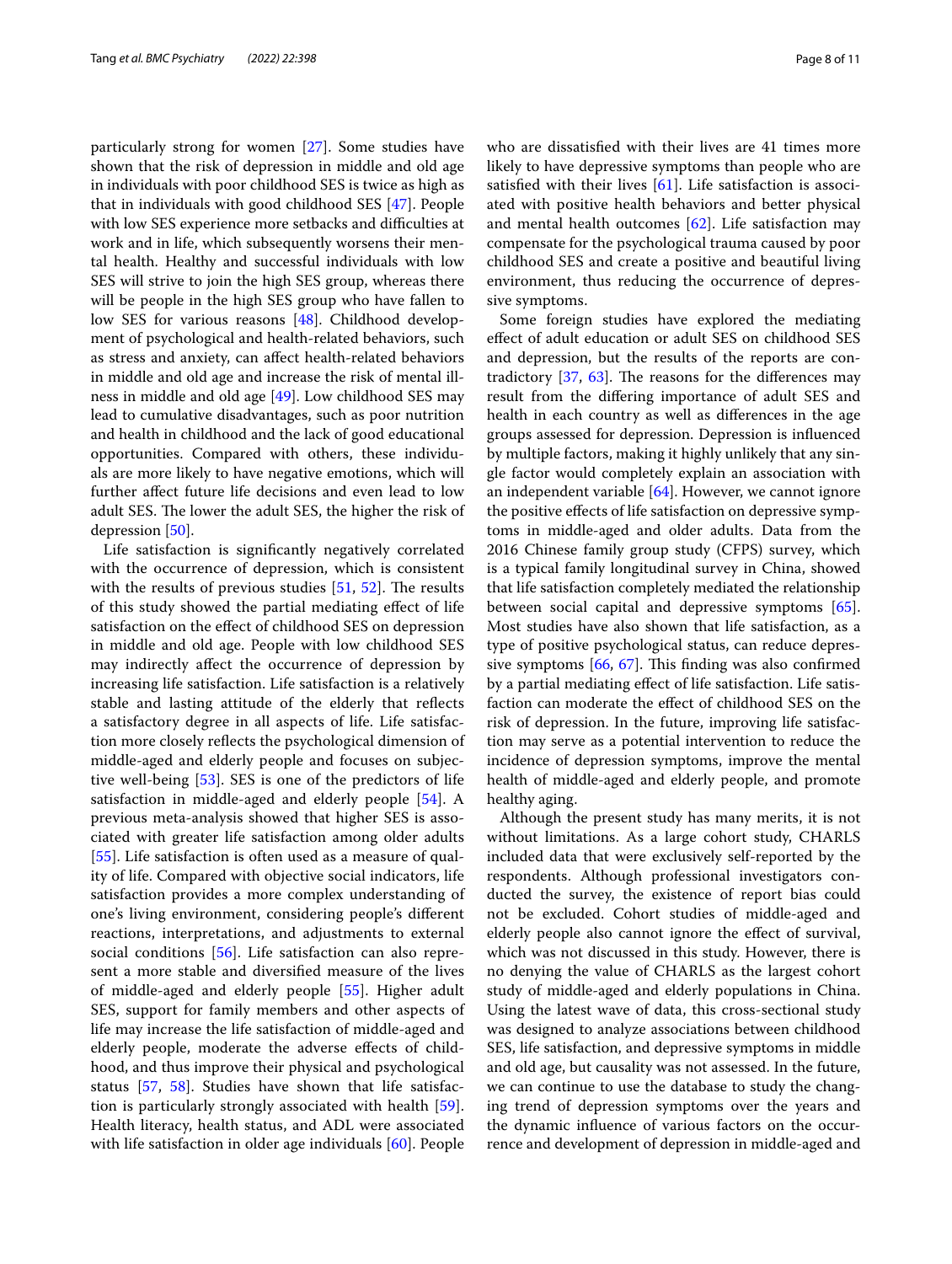elderly people in China and to explore the causal association and other potential mutual influences. The hope is to help improve the mental health and quality of life of the elderly in an aging society.

# **Conclusion**

This study showed that life satisfaction and childhood SES were negatively correlated with depressive symptoms in individuals of middle-old age. Life satisfaction was a partial mediator between childhood SES and depression symptoms. Improving life satisfaction may serve as an intervention to reduce the incidence of depression symptoms in the future.

#### **Abbreviations**

SES: Socioeconomic status; CHARLS: China Health and Retirement Longitudinal Study; CES-D: The Center for Epidemiological Studies Depression Scale; ADL: Activities of daily living; SD: Standard deviation; VIF: Variance infation factor.

# **Supplementary Information**

The online version contains supplementary material available at [https://doi.](https://doi.org/10.1186/s12888-022-04046-3) [org/10.1186/s12888-022-04046-3](https://doi.org/10.1186/s12888-022-04046-3).

<span id="page-8-17"></span>**Additional fle 1: Table A.** Details of variables covered in this article. Table B. Hierarchical multiple regression analysis: Effect of childhood SES and life satisfaction on depression symptoms include missing data.

#### **Acknowledgements**

The analysis is based on the 2014 life history survey and the 2018 wave of the China Health and Retirement Longitudinal Study (CHARLS). We thank the CHARLS research team and feld team for collecting the data and making the data publicly accessible.

#### **Informed consent**

All interviewees gave written informed consent before recruitment to the study.

#### **Authors' contributions**

LT and FZ planned the study; LT and RY wrote and revised the paper, and conducted statistical analysis; QH and ZF revised the paper. The work has not been accepted or published elsewhere in whole or in part. All authors have contributed signifcantly to the work and approved the fnal manuscript.

#### **Funding**

The current research did not receive any specifc grant from funding agencies in the public, commercial, or not-for-proft sectors.

#### **Availability of data and materials**

The datasets analysed during the current study are available from the CHARLS repository [<http://charls.pku.edu.cn>].

## **Declarations**

#### **Ethics approval and consent to participate**

All methods used in this study were implemented in accordance with relevant CHARLS guidelines and regulations and the Declaration of Helsinki. All participants joined CHARLS voluntarily and signed a consent form before participation. Ethical approval for all the CHARLS waves was granted from the Institutional Review Board at Peking University. The IRB approval number for the main household survey, including anthropometrics, is IRB00001052–11015; the IRB approval number for biomarker collection, was IRB00001052–11014.

#### **Consent for publication**

Not applicable.

## **Competing interests**

The authors declare that they have no competing interests.

Received: 27 October 2021 Accepted: 9 June 2022

#### **References**

- <span id="page-8-0"></span>Zhang Y, Chen Y, Ma L. Depression and cardiovascular disease in elderly: current understanding. J Clin Neurosci. 2018;47:1–5. [https://doi.org/10.](https://doi.org/10.1016/j.jocn.2017.09.022) [1016/j.jocn.2017.09.022.](https://doi.org/10.1016/j.jocn.2017.09.022)
- <span id="page-8-1"></span>2. World Health Organization. Depression and other common mental disorders: global health estimates. World Health Organization. 2017. [https://apps.who.int/iris/handle/10665/254610.](https://apps.who.int/iris/handle/10665/254610) License: CC BY-NC-SA 3.0 IGO.
- <span id="page-8-2"></span>3. World Health Organization. Mental Health of Older Adults. 2017. Available online: [https://www.who.int/en/news-room/fact-sheets/detail/mental](https://www.who.int/en/news-room/fact-sheets/detail/mental-health-of-older-adults)[health-of-older-adults](https://www.who.int/en/news-room/fact-sheets/detail/mental-health-of-older-adults) (accessed on 11 Jul 2021).
- <span id="page-8-3"></span>Heser K, Tebarth F, Wiese B, Eisele M, Bickel H, et al. Age of major depression onset, depressive symptoms, and risk for subsequent dementia: results of the German study on ageing, cognition, and dementia in primary care patients (AgeCoDe). Psychol Med. 2013;43(8):1597–610. [https://doi.org/10.1017/s0033291712002449.](https://doi.org/10.1017/s0033291712002449)
- <span id="page-8-4"></span>5. Yi SW. Depressive symptoms on the geriatric depression scale and suicide deaths in older middle-aged men: a prospective cohort study. J Prev Med Public Health. 2016;49(3):176–82.<https://doi.org/10.3961/jpmph.16.012>.
- <span id="page-8-5"></span>6. Chan CK, Soldan A, Pettigrew C, Wang MC, Wang J, Albert MS, et al. BIOCARD research team. Depressive symptoms in relation to clinical symptom onset of mild cognitive impairment. Int Psychogeriatr. 2019;31(4):561–9.<https://doi.org/10.1017/S1041610218001138>.
- <span id="page-8-6"></span>7. Grossman M. On the concept of health capital and the demand for health. J Polit Econ. 1972;80(2):223–55. <https://doi.org/10.1086/259880>.
- <span id="page-8-7"></span>8. Angelini V, Mierau JO, Viluma L. Socioeconomic Conditions in Childhood and Mental Health Later in Life, GLO Discussion Paper Series, No. 844, Global Labor Organization (GLO), 2021.
- <span id="page-8-8"></span>9. Lorant V, Deliège D, Eaton W, Robert A, Philippot P, Ansseau M. Socioeconomic inequalities in depression: a meta-analysis. Am J Epidemiol. 2003;157(2):98–112. <https://doi.org/10.1093/aje/kwf182>.
- <span id="page-8-9"></span>10. Heinz WR. Self-socialization and post-traditional society. Adv Life Course Res. 2002;7:41–64. [https://doi.org/10.1016/s1040-2608\(02\)80029-6.](https://doi.org/10.1016/s1040-2608(02)80029-6)
- <span id="page-8-10"></span>11. Zhang XN, Chen S, Meng k, Lin MX. Association of childhood socioeconomic status with health in middle-old age. Chinese. Gen Pract. 2019;22(07):849–54.<https://doi.org/10.12114/j.issn.1007-9572.2019.00.012>.
- <span id="page-8-11"></span>12. Taylor SE. Mechanisms linking early life stress to adult health outcomes. Proc Nat Acad Sci. 2010;107(19):8507–12. [https://doi.org/10.1073/pnas.](https://doi.org/10.1073/pnas.1003890107) [1003890107](https://doi.org/10.1073/pnas.1003890107).
- <span id="page-8-12"></span>13. Mäkinen T, Laaksonen M, Lahelma E, Rahkonen O. Associations of childhood circumstances with physical and mental functioning in adulthood. Soc Sci Med. 2006;62(8):1831–9. [https://doi.org/10.1016/j.socscimed.](https://doi.org/10.1016/j.socscimed.2005.08.040) [2005.08.040](https://doi.org/10.1016/j.socscimed.2005.08.040).
- <span id="page-8-13"></span>14. Sheikh MA, Abelsen B, Olsen JA. Clarifying associations between childhood adversity, social support, behavioral factors, and mental health, health, and well-being in adulthood: a population-based study. Front Psychol. 2016;7:727. [https://doi.org/10.3389/fpsyg.2016.00727.](https://doi.org/10.3389/fpsyg.2016.00727)
- <span id="page-8-14"></span>15. Bromberger JT, Schott LL, Matthews KA, Kravitz HM, Harlow SD, Montez JK. Childhood socioeconomic circumstances and depressive symptom burden across 15 years of follow-up during midlife: study of Women's health across the nation (SWAN). Arch Womens Ment Health. 2017;20(4):495–504. [https://doi.org/10.1007/s00737-017-0747-4.](https://doi.org/10.1007/s00737-017-0747-4)
- <span id="page-8-15"></span>16. Tani Y, Fujiwara T, Kondo N, Noma H, Sasaki Y, Kondo K. Childhood socioeconomic status and onset of depression among Japanese older adults: the JAGES prospective cohort study. Am J Geriatr Psychiatry. 2016;24(9):717–26. <https://doi.org/10.1016/j.jagp.2016.06.001>.
- <span id="page-8-16"></span>17. Nyqvist F, Forsman AK, Giuntoli G, Cattan M. Social capital as a resource for mental well-being in older people: a systematic review. Aging Ment Health. 2013;17(4):394–410. [https://doi.org/10.1080/13607863.2012.742490.](https://doi.org/10.1080/13607863.2012.742490)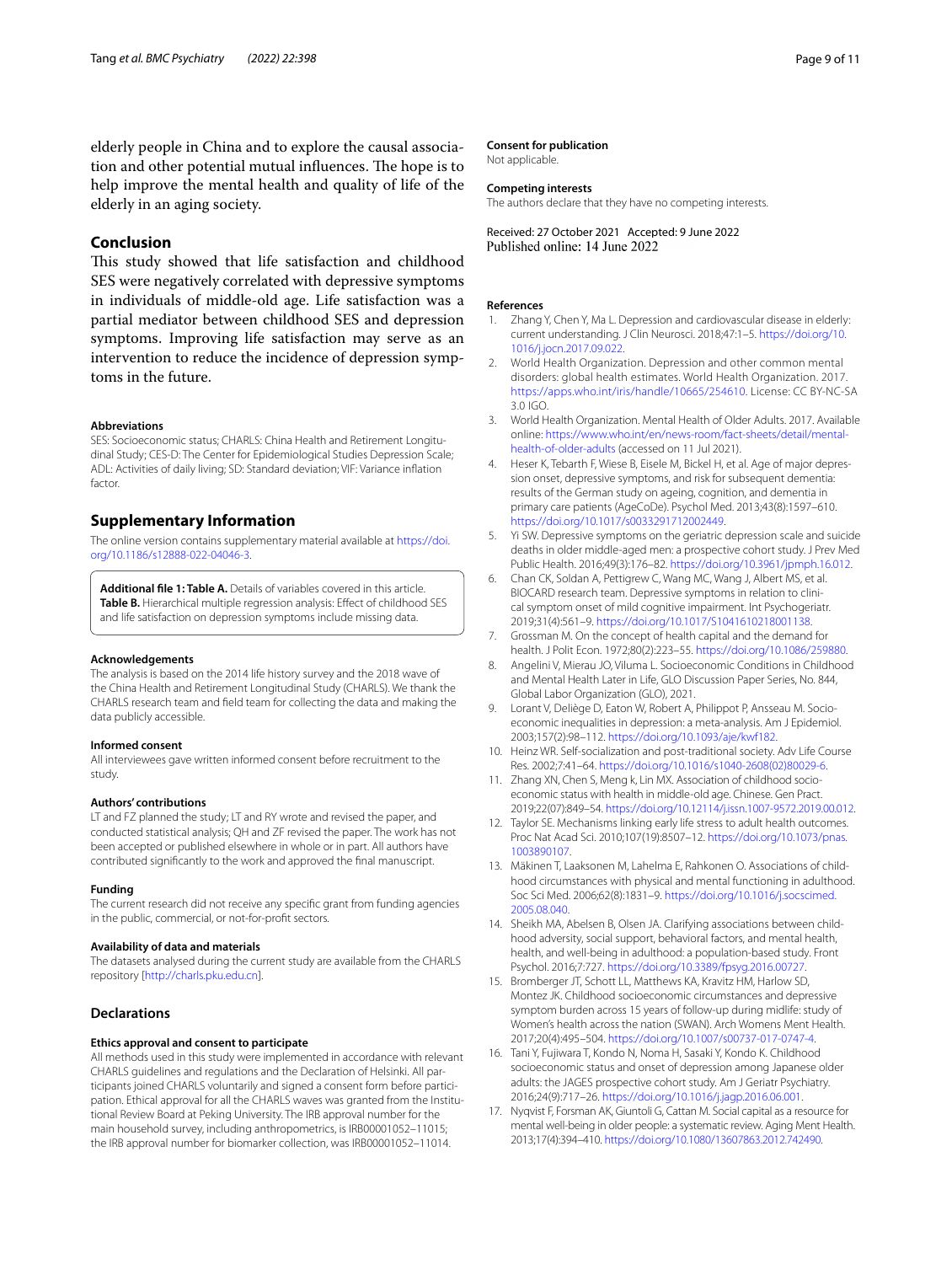- <span id="page-9-0"></span>18. Lee SW, Choi JS, Lee M. Life satisfaction and depression in the oldest old: a longitudinal study. Int J Aging Hum Dev. 2020;91(1):37–59. [https://doi.org/10.1177/0091415019843448.](https://doi.org/10.1177/0091415019843448)
- <span id="page-9-1"></span>19. Oosterveer DM, Mishre RR, van Oort A, Bodde K, Aerden LA. Anxiety and low life satisfaction associate with high caregiver strain early after stroke. J Rehabil Med. 2014;46(2):139–43.<https://doi.org/10.2340/16501977-1250>.
- <span id="page-9-2"></span>20. Zhao Y, Hu Y, Smith JP, Strauss J, Yang G. Cohort profle: the China health and retirement longitudinal study (CHARLS). Int J Epidemiol. 2014;43(1):61–8. <https://doi.org/10.1093/ije/dys203>.
- <span id="page-9-3"></span>21. Andresen EM, Malmgren JA, Carter WB, Patrick DL. Screening for depression in well older adults: evaluation of a short form of the CES-D (Center for Epidemiologic Studies Depression Scale). Am J Prev Med. 1994;10(2):77–84.
- <span id="page-9-4"></span>22. Huang QB, Wang XH, Chen G. Reliability and validity of 10-item CES-D among middle aged and older adults in China. China J Health Psychol. 2015;23(7):1036–41. <https://doi.org/10.13342/j.cnki.cjhp.2015.07.023>.
- <span id="page-9-5"></span>23. Ye X, Zhu D, He P. Direct and indirect associations between childhood socioeconomic status and cognitive function in the middleaged and older adults in China. Aging Ment Health. 2021 Jun;14:1–8. <https://doi.org/10.1080/13607863.2021.1935459>.
- <span id="page-9-6"></span>24. Tao T, Shao R, Hu Y. The effects of childhood circumstances on health in middle and later life: evidence from China. Front Public Health. 2021;3(9):642520.<https://doi.org/10.3389/fpubh.2021.642520>.
- <span id="page-9-7"></span>25. Zhou N, Liang Y, Cao H, Chen Y, Lin X, Zhang J. Body mass index and internalizing symptoms from early childhood through early adolescence: trend of codevelopment and directionality. J Child Psychol Psychiatry. 2022;63(3):324–32. <https://doi.org/10.1111/jcpp.13474>.
- <span id="page-9-8"></span>26. Paljärvi T, Koskenvuo M, Poikolainen K, Kauhanen J, Sillanmäki L, Mäkelä P. Binge drinking and depressive symptoms: a 5-year population-based cohort study. Addiction. 2009;104(7):1168–78. [https://doi.org/10.1111/j.](https://doi.org/10.1111/j.1360-0443.2009.02577.x) [1360-0443.2009.02577.x](https://doi.org/10.1111/j.1360-0443.2009.02577.x).
- <span id="page-9-9"></span>27. Angelini V, Howdon DDH, Mierau JO. Childhood socioeconomic status and late-adulthood mental health: results from the survey on health, ageing and retirement in Europe. J Gerontol B Psychol Sci Soc Sci. 2019;74(1):95–104. [https://doi.org/10.1093/geronb/gby028.](https://doi.org/10.1093/geronb/gby028)
- <span id="page-9-10"></span>28. Yu M, Qiu T, Liu C, Cui Q, Wu H. The mediating role of perceived social support between anxiety symptoms and life satisfaction in pregnant women: a cross-sectional study. Health Qual Life Outcomes. 2020;18(1):223. [https://doi.org/10.1186/s12955-020-01479-w.](https://doi.org/10.1186/s12955-020-01479-w)
- <span id="page-9-11"></span>29. Baron RM, Kenny DA. The moderator-mediator variable distinction in social psychological research: conceptual, strategic, and statistical considerations. J Pers Soc Psychol. 1986;51(6):1173–82. [https://doi.org/10.1037//](https://doi.org/10.1037//0022-3514.51.6.1173) [0022-3514.51.6.1173.](https://doi.org/10.1037//0022-3514.51.6.1173)
- <span id="page-9-12"></span>30. Ke P, Ke L, Liu B, Liu X. The relationship between mental health and psychosocial stress of reservoir migrants in the middle route of China's south-to-north water diversion project (SNWDP): the mediating role of social support. Psychol Res Behav Manag. 2021 Mar;9(14):299–306. <https://doi.org/10.2147/PRBM.S297416>.
- <span id="page-9-13"></span>31. Wen ZL, Ye BJ. Analyses of mediating effects: the development of methods and models. Adv Psychol Sci. 2014;22(05):731–45. [https://doi.org/10.](https://doi.org/10.3724/SP.J.1042.2014.00731) [3724/SP.J.1042.2014.00731](https://doi.org/10.3724/SP.J.1042.2014.00731).
- <span id="page-9-14"></span>32. Mackinnon DP, Warsi G, Dwyer JH. A simulation study of mediated efect measures. Multivariate Behav Res. 1995;30(1):41. [https://doi.org/10.1207/](https://doi.org/10.1207/s15327906mbr3001_3) [s15327906mbr3001\\_3](https://doi.org/10.1207/s15327906mbr3001_3).
- <span id="page-9-15"></span>33. Cao PY, Luo HQ, Hou LS, Yang XX, Ren XH. Depressive symptoms in the mid-and old-aged people in China. J Sichuan Univ (Medical Sciences). 2016;47(05):763–7. <https://doi.org/10.13464/j.scuxbyxb.2016.05.027>.
- 34. Yang Z, Chen R, Hu X, Ren XH. Factors that related to the depressive symptoms among elderly in urban and rural areas of China. Chinese J Epidemiol. 2017;38(08):1088–93. [https://doi.org/10.3760/cma.j.issn.0254-](https://doi.org/10.3760/cma.j.issn.0254-6450.2017.08.018) [6450.2017.08.018](https://doi.org/10.3760/cma.j.issn.0254-6450.2017.08.018).
- <span id="page-9-16"></span>35. Wang L, Zhang X. The sexual disparity and determinants of depressive symptoms among the rural elderly in China. Chinese J Dis Control Prev. 2018;22(11):1148–51. [https://doi.org/10.16462/j.cnki.zhjbkz.2018.11.013.](https://doi.org/10.16462/j.cnki.zhjbkz.2018.11.013)
- <span id="page-9-17"></span>36. Schaan B. The interaction of family background and personal education on depressive symptoms in later life. Soc Sci Med. 2014;102:94–102. [https://doi.org/10.1016/j.socscimed.2013.11.049.](https://doi.org/10.1016/j.socscimed.2013.11.049)
- <span id="page-9-18"></span>37. McKenzie MA, Abelsen B, Olsen JA. Role of respondents' education as a mediator and moderator in the association between childhood socioeconomic status and later health and wellbeing. BMC Public Health. 2014;14:1172. [https://doi.org/10.1186/1471-2458-14-1172.](https://doi.org/10.1186/1471-2458-14-1172)
- <span id="page-9-19"></span>38. Shen K, Zhang B, Feng Q. Association between tea consumption and depressive symptom among Chinese older adults. BMC Geriatr. 2019;19(1):246. <https://doi.org/10.1186/s12877-019-1259-z>.
- <span id="page-9-20"></span>39. Shi ZL, Yang YX. The infuence of early childhood abuse experience on the mental health of middle-aged and aged people from the perspective of life process. Popul Dev. 2019;25(03):94–105.
- <span id="page-9-21"></span>40. Mezuk B, Edwards L, Lohman M, Choi M, Lapane K. Depression and frailty in later life: a synthetic review. Int J Geriatr Psychiatry. 2012;27(9):879–92. <https://doi.org/10.1002/gps.2807>.
- <span id="page-9-22"></span>41. Deng Y, Paul DR. The relationships between depressive symptoms, functional health status, physical activity, and the availability of recreational facilities: a rural-urban comparison in middle-aged and older Chinese adults. Int J Behav Med. 2018;25(3):322–30. [https://doi.org/10.1007/](https://doi.org/10.1007/s12529-018-9714-3) [s12529-018-9714-3.](https://doi.org/10.1007/s12529-018-9714-3)
- <span id="page-9-23"></span>42. Tian F, Meng SS, Qiu P. Childhood adversities and mid-late depressive symptoms over the life course: evidence from the China health and retirement longitudinal study. J Afect Disord. 2019;245:668–78. [https://doi.org/10.1016/j.jad.2018.11.028.](https://doi.org/10.1016/j.jad.2018.11.028)
- <span id="page-9-24"></span>43. McLaughlin KA, Conron KJ, Koenen KC, Gilman SE. Childhood adversity, adult stressful life events, and risk of past-year psychiatric disorder: a test of the stress sensitization hypothesis in a population-based sample of adults. Psychol Med. 2010;40(10):1647–58. [https://doi.org/10.1017/s0033](https://doi.org/10.1017/s0033291709992121) [291709992121.](https://doi.org/10.1017/s0033291709992121)
- <span id="page-9-25"></span>44. Patten SB, Wilkes TC, Williams JV, Lavorato DH, El-Guebaly N, Schopfocher D, et al. Retrospective and prospectively assessed childhood adversity in association with major depression, alcohol consumption and painful conditions. Epidemiol Psychiatr Sci. 2015;24(2):158–65. [https://doi.org/10.](https://doi.org/10.1017/s2045796014000018) [1017/s2045796014000018](https://doi.org/10.1017/s2045796014000018).
- <span id="page-9-26"></span>45. Hempel M, Breheny M, Yeung P, Stevenson B, Alpass F. The relationship between childhood circumstances and late life physical and mental health: the role of adult socioeconomic status. Res Aging. 2021;43(5– 6):250–9.<https://doi.org/10.1177/0164027520961560>.
- <span id="page-9-27"></span>46. Wood N, Hardy R, Bann D, Gale C, Stafford M. Childhood correlates of adult positive mental well-being in three British longitudinal studies. J Epidemiol Community Health. 2021;75(2):177–84. [https://doi.org/10.](https://doi.org/10.1136/jech-2019-213709) [1136/jech-2019-213709.](https://doi.org/10.1136/jech-2019-213709)
- <span id="page-9-28"></span>47. Nikulina V, Widom CS, Czaja S. The role of childhood neglect and childhood poverty in predicting mental health, academic achievement and crime in adulthood. Am J Community Psychol. 2011;48(3–4):309–21. [https://doi.org/10.1007/s10464-010-9385-y.](https://doi.org/10.1007/s10464-010-9385-y)
- <span id="page-9-29"></span>48. Link BG, Lennon MC, Dohrenwend BP. Socioeconomic status and depression: the role of occupations involving direction, control, and planning. Am J Sociol. 1993;98(6):1351–87. [https://doi.org/10.1086/230192.](https://doi.org/10.1086/230192)
- <span id="page-9-30"></span>49. O'Rand AM, Hamil-Luker J. Processes of cumulative adversity: childhood disadvantage and increased risk of heart attack across the life course. J Gerontol B Psychol Sci Soc Sci. 2005;60(2):117–24. [https://doi.org/10.](https://doi.org/10.1093/geronb/60.special_issue_2.s117) [1093/geronb/60.special\\_issue\\_2.s117.](https://doi.org/10.1093/geronb/60.special_issue_2.s117)
- <span id="page-9-31"></span>50. Hayward MD, Gorman BK. The long arm of childhood: the infuence of early-life social conditions on men's mortality. Demography. 2004;41(1):87–107. [https://doi.org/10.1353/dem.2004.0005.](https://doi.org/10.1353/dem.2004.0005)
- <span id="page-9-32"></span>51. Ng ST, Tey NP, Asadullah MN. What matters for life satisfaction among the oldest-old? Evidence from China. PLoS One. 2017;12(2):e0171799. [https://doi.org/10.1371/journal.pone.0171799.](https://doi.org/10.1371/journal.pone.0171799)
- <span id="page-9-33"></span>52. Ghimire S, Baral BK, Karmacharya I, Callahan K, Mishra SR. Life satisfaction among elderly patients in Nepal: associations with nutritional and mental well-being. Health Qual Life Outcomes. 2018;16(1):118. [https://doi.org/10.](https://doi.org/10.1186/s12955-018-0947-2) [1186/s12955-018-0947-2](https://doi.org/10.1186/s12955-018-0947-2).
- <span id="page-9-34"></span>53. Diener E. Assessing well-being: the collected works of Ed Diener. New York: Springer; 2009. <https://doi.org/10.1007/978-90-481-2354-4>.
- <span id="page-9-35"></span>54. Moreno-Agostino D, de la Fuente J, Leonardi M, Koskinen S, Tobiasz-Adamczyk B, Sánchez-Niubò A, et al. Mediators of the socioeconomic status and life satisfaction relationship in older adults: a multicountry structural equation modeling approach. Aging Ment Health. 2021;25(3):585–92. [https://doi.org/10.1080/13607863.2019.1698513.](https://doi.org/10.1080/13607863.2019.1698513)
- <span id="page-9-36"></span>55. Pinquart M, Sörensen S. Infuences of socioeconomic status, social network, and competence on subjective well-being in later life: a metaanalysis. Psychol Aging. 2000;15(2):187–224. [https://doi.org/10.1037//](https://doi.org/10.1037//0882-7974.15.2.187) [0882-7974.15.2.187](https://doi.org/10.1037//0882-7974.15.2.187).
- <span id="page-9-37"></span>56. Liu S, Zhang W, Wu LH, Wu B. Contributory behaviors and life satisfaction among Chinese older adults: exploring variations by gender and living